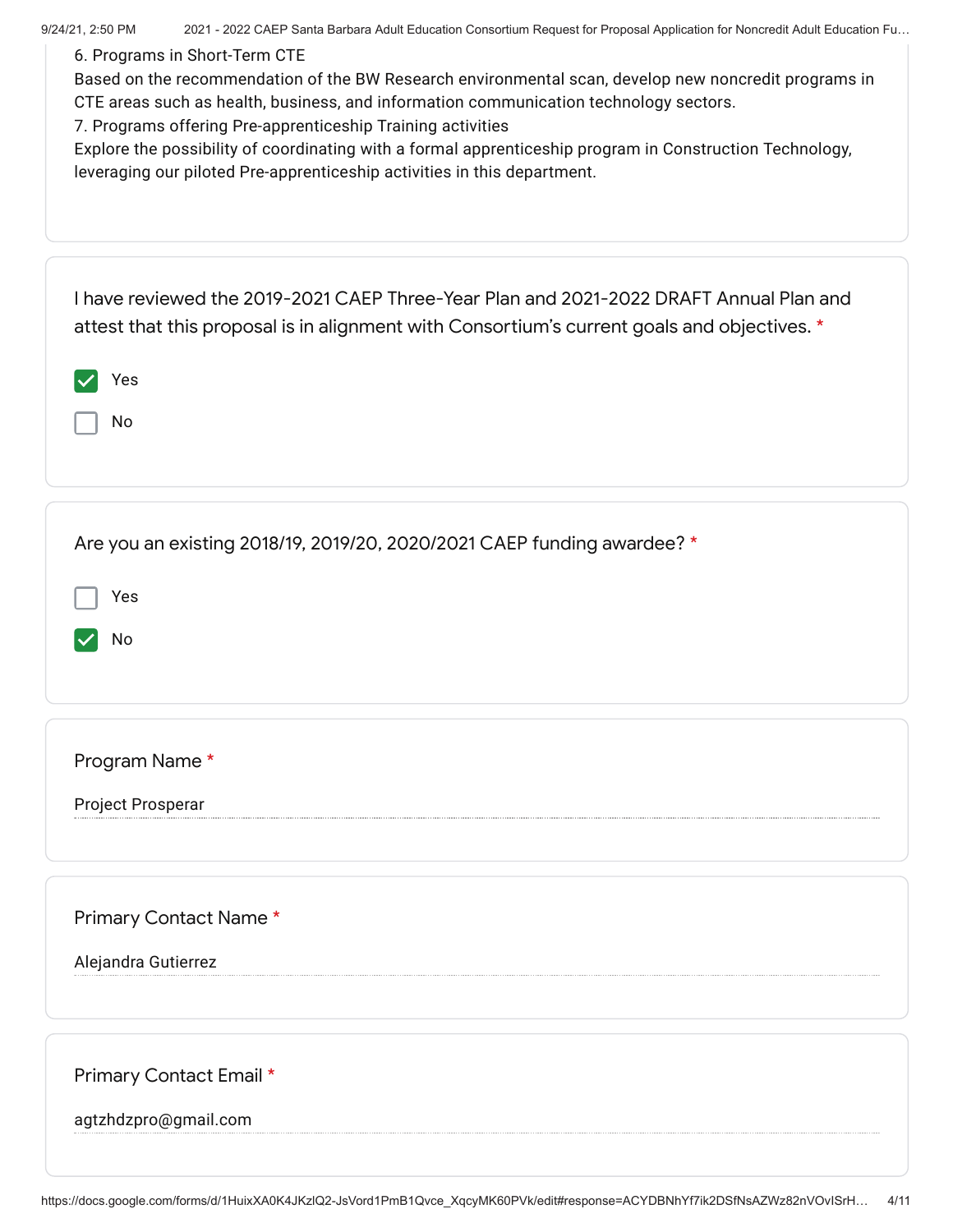| Primary Contact Phone *                                          |
|------------------------------------------------------------------|
| 323-236-5563                                                     |
|                                                                  |
| Applicable Noncredit Program Area *                              |
| Adult Education (ABE, ASE, Basic Skills)<br>$\blacktriangledown$ |
| English as a Second Language/Citizenship<br>$\blacktriangledown$ |
| Entry or Reentry into the Workforce                              |
| <b>Adults with Disabilities</b>                                  |
| Short-Term CTE/Programs in Pre-Apprenticeship                    |
| Literacy                                                         |
| Other                                                            |
| Other:                                                           |
|                                                                  |

1. Please provide an executive summary of your proposed plan (to include overarching goals and outcomes) to create new programs or expand existing programs in one of the areas identified above. \*

This project is designed to provide employment wellness, it is a given fact that a person functions better if they have financial stability. We will address and asset the needs that these individuals have (returning to work, finding work, improving work skills and connecting them to resource in the community to help their overall wellness). In addition the project will be hosting a series of events, the most important one being the bilingual job/resource fair.

The project will implement a outreach program that consist of the following; social media, relationship with community agencies and local media. Develop a referral system with our partners. As a result of these efforts participants will enter and participate in a workforce training program. Towards completion, the goals are three; (1) skills obtained to secure work (2) Knowledge of community resources they can use in the future (3) employment.

All of the efforts we will provided will be accomplished with our existing community partners.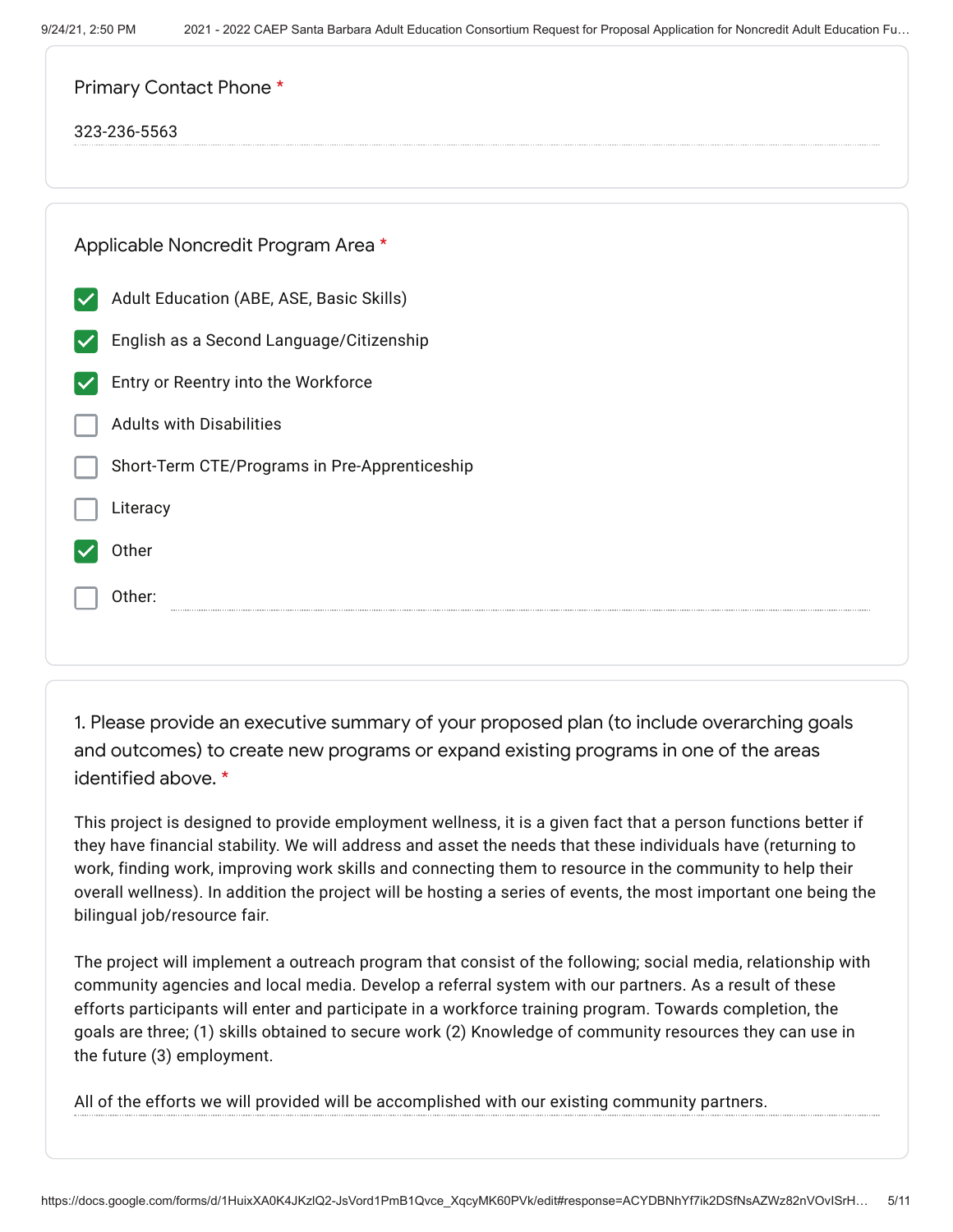2. Integration: Please explain how your proposed program integrates adult education programs at SBCC and creates a transition to credit/transfer educational programs or creates a transition to the workforce (including, but not limited to, internships, jobs, pre-apprenticeships, and selfemployment). \*

Project Prospera is based on a community base model, where the local residence can come to an office that provides culturally sensitive environment for the participants to feel comfortable to open up with their needs. Part of the success of the program is designed to refer participants to Adult Ed, while at the same time providing other workshops and services to the participants. One of the main goals of the program is to expose the participants to the services that Adult Ed provides, get them enrolled in a program or class.

3. Justification: Please justify the need of your proposed program and include research, labor market information, employer feedback, student surveys, or other relevant information and describe how funding will further your objectives. For programs that have previously received funding, please justify the need, include students served, and provide a status report on your existing award(s) and remaining balance(s). \*

Many people lost their job during COVID, many are left to change job careers and others are taking the time now to finish their educational goals. According to the Sate of California Monthly Labor Force Date for Counties Month of July 2021, Santa Barbara County is Rank 11 , Labor Force is 222,100 Employment 209,300 Unemployment is 12,900 5.8%. The U.S. Census Bureau QuickFacts says that City of Santa Barbara has a total of 37.1% of the population is Latino. In 2011 the local news paper Independent had an article that stayed that Latinos were being pushed out of Santa Barbara because of the cost of living and not being able to find jobs that can sustain their living in Santa Barbara.

4. Outreach & Marketing: Please describe your plans to conduct outreach and marketing to reach your target population and increase enrollments. \*

Our outreach efforts will be made through various venues. As a community based programs we have relationship with other non profits who provide service to the same population of participants we wish to serve. We will work closely with our community partnerships like the Ed St. George Community Center, Franklin Service Center and Eastside Library. We will also use our local media and social media to outreach.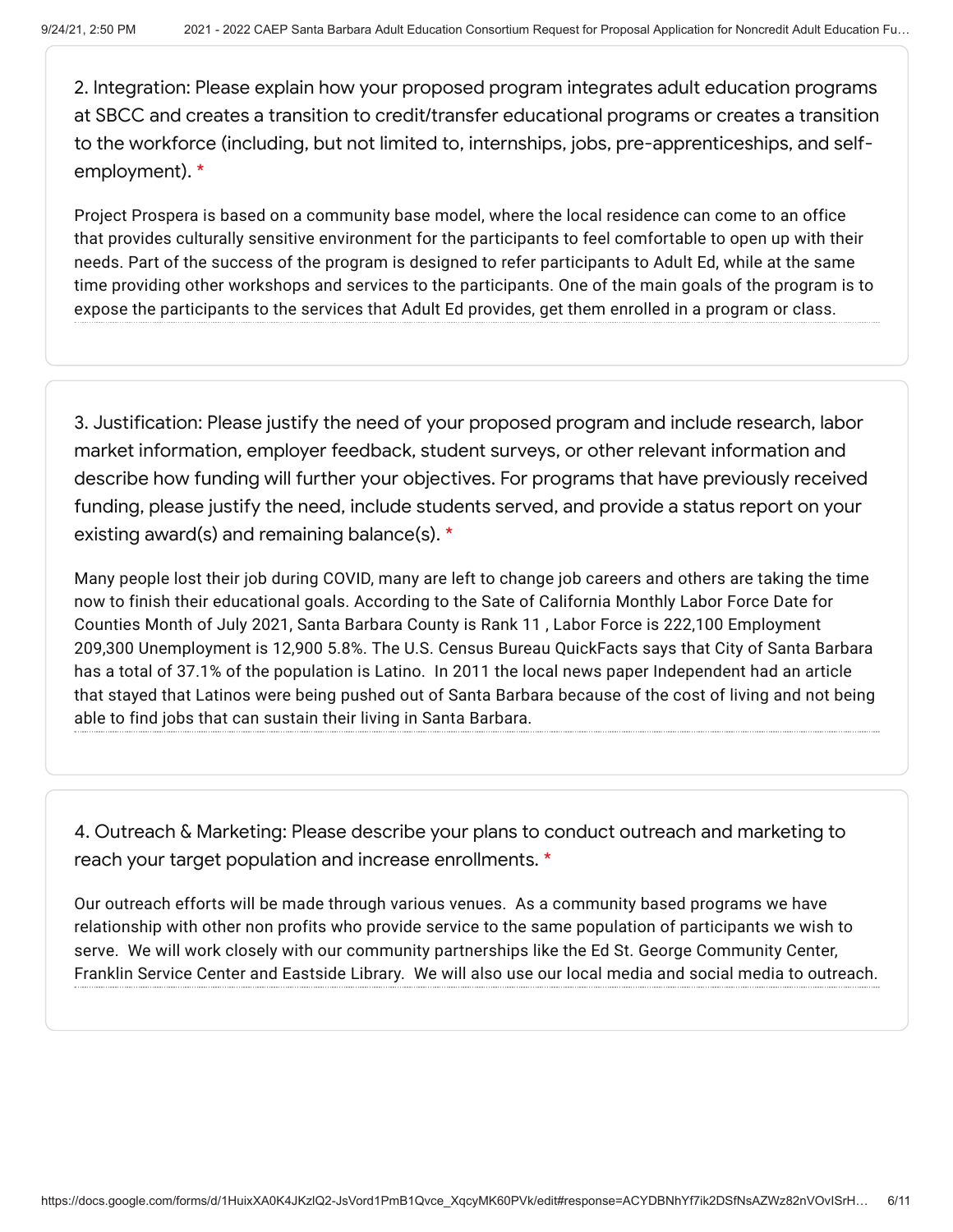5. Partnerships: Please provide 2-3 prospective CAEP Programs or Partners you plan to work with to maximize student and client participation and describe your prospective collaborative efforts; either with current CAEP programs and/or other external community entities. \*

The Eastside Library will be a partner that will provide following; the use of their computers, a site to hold workshops and exchange of referrals from the Library and work in collaboration with the same clients. The American Job Center will also be a partner that will provide; refer participants to enroll in WIOA (for the purpose of the certificate training program). Also to take advantage of accessing to all the workshops they provide.

6. SBCC Noncredit Student Support Services: Provide your plans to integrate SBCC Noncredit Student Support Services in order to assist students in obtaining abbreviated educational plans. \*

In assessing the client we will determine the needs of the participant in attending the SBCC noncredit services. This program will address additional support services to the participants to complaint what SBCC already provides. Project Prospera will have a comprehensive approach towards the success of the participants in seeking employment or educational goals. An example of that will be to help the participants with internet access, food access, etc..

7. Alignment: Please describe how your program is in alignment and furthers the Consortium's goals and objectives as stated above. \*

Project Prospera is aligned with the goals of the consortium, by working with bilingual participants, ESL students, we will give an equitable approach to helping the participants obtain employment, we will be working with our local WIOA office to provide services to our participants; lastly we will be working with SBCC school of extending learning to give our participants extra resources and have them finish the educational goals.

8. Leveraging Funds : Please describe what other funding sources, and the percentage of those funding sources, will be used to support your CAEP proposed program. \*

The office for Project Prospera will be cover by the Santa Barbara Wellness Initiative, we will be pursuing other type of funding to increase this effort.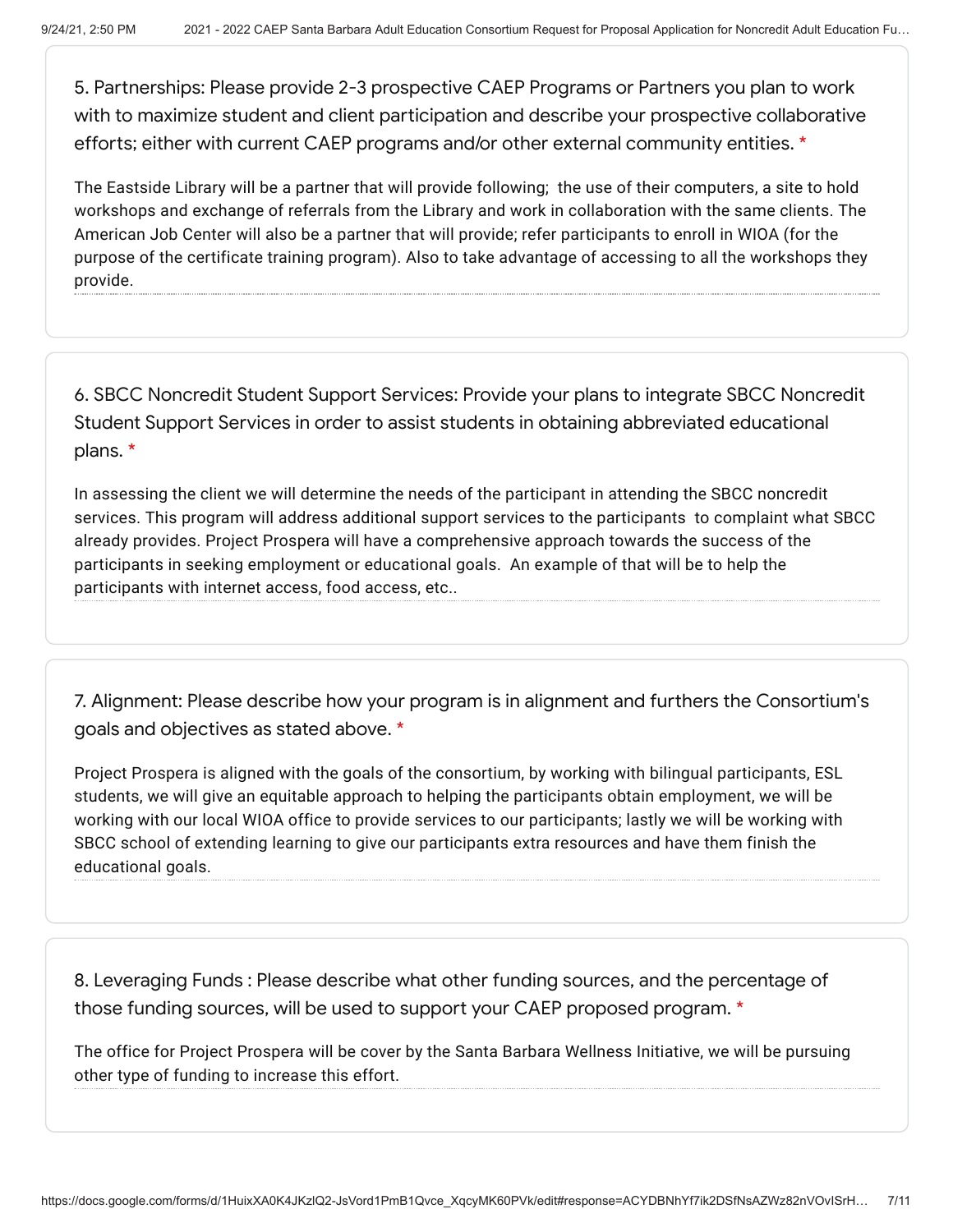9. Diversity, Inclusion, and Equity: Please describe how your program will create a diverse, inclusive, and equitable educational experience for adult learners. Please identify strategies in which your program plans to address racial inequality and professional development support for instructors and staff. \*

All of our staff will be bilingual and bicultural, which reflects the population of participants the Project will be serving. The training that we will provide to the staff will be how to create a culturally sensitive office environment, as well to have them understand the racial inequality our participants have experienced and how to navigate through those barriers. Our trainer has vas experience in diversity, equity and workforce.

10. Potential Budget Reductions: Please describe what specific programming needs and/or services your program would reduce or eliminate should the CAEP grant budget be reduced (range 10-25% at any point during the grant cycle). Please note that final budget reductions would be determined by the Santa Barbara Adult Education Consortium based on the Consortium's priorities and goals. \*

We will reduce the hours of the two employment specialist from 25hrs to 20hrs.

# 11. Activity Chart: Due by midnight, August 13, 2021 \*

Please use the Activity Chart provided in the link under the instructions and email to sbaebg@gmail.com. The Activity Chart should outline your program's specific objectives and activities, along with a timeline for completion, the person/agency responsible, outcomes and data capture methods. Please attach additional pages if necessary.

I certify that the Activity Chart has been completed and emailed to shaebg@gmail.com

### Total Budget Requested \*

\$96,320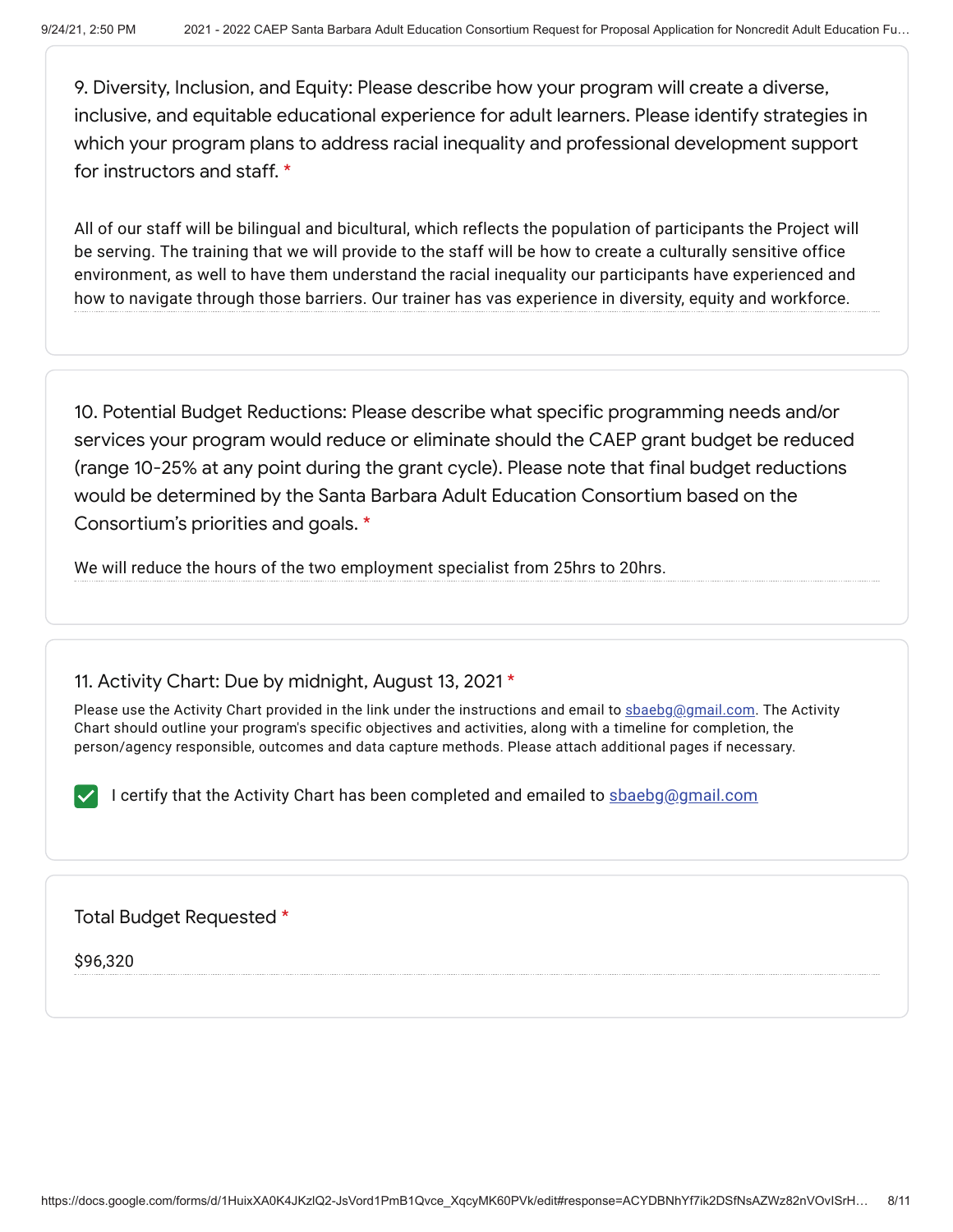## 1000 (Instructional Salaries) \*

Total dollars requesting for INSTRUCTIONAL PERSONNEL (include 25% for BENEFITS in 3000 section below)

(1) Employment Specialist (\$24,000 a year at \$20hr)

1000 Detail \*

Please provide a detailed budget for this category.

50% of the employment specialist is providing training to participants

2000 (Noninstructional Salaries) \*

Total dollars requesting for PERSONNEL (include 25% for BENEFITS in 3000 section below)

(1) Manager (\$21,120 a year at \$22) (1)Intake/Outreach (\$21,600 a year at \$15hr) (1)Employment specialist (\$24,000 a year at \$20hr)

2000 Detail \*

Please provide a detailed budget for this category.

(!)Intake/Outreach Coordinator, (1)Manager, (1)Employment Specialist

3000 (Benefits from 1000 and 2000 categories) \*

Total dollars requesting for BENEFITS . The average benefit rate is 25%.

N/A

### 4000 \*

Total dollars requesting for INSTRUCTIONAL SUPPLIES and NON-INSTRUCTIONAL SUPPLIES and Computer Software (not Hardware).

\$2,500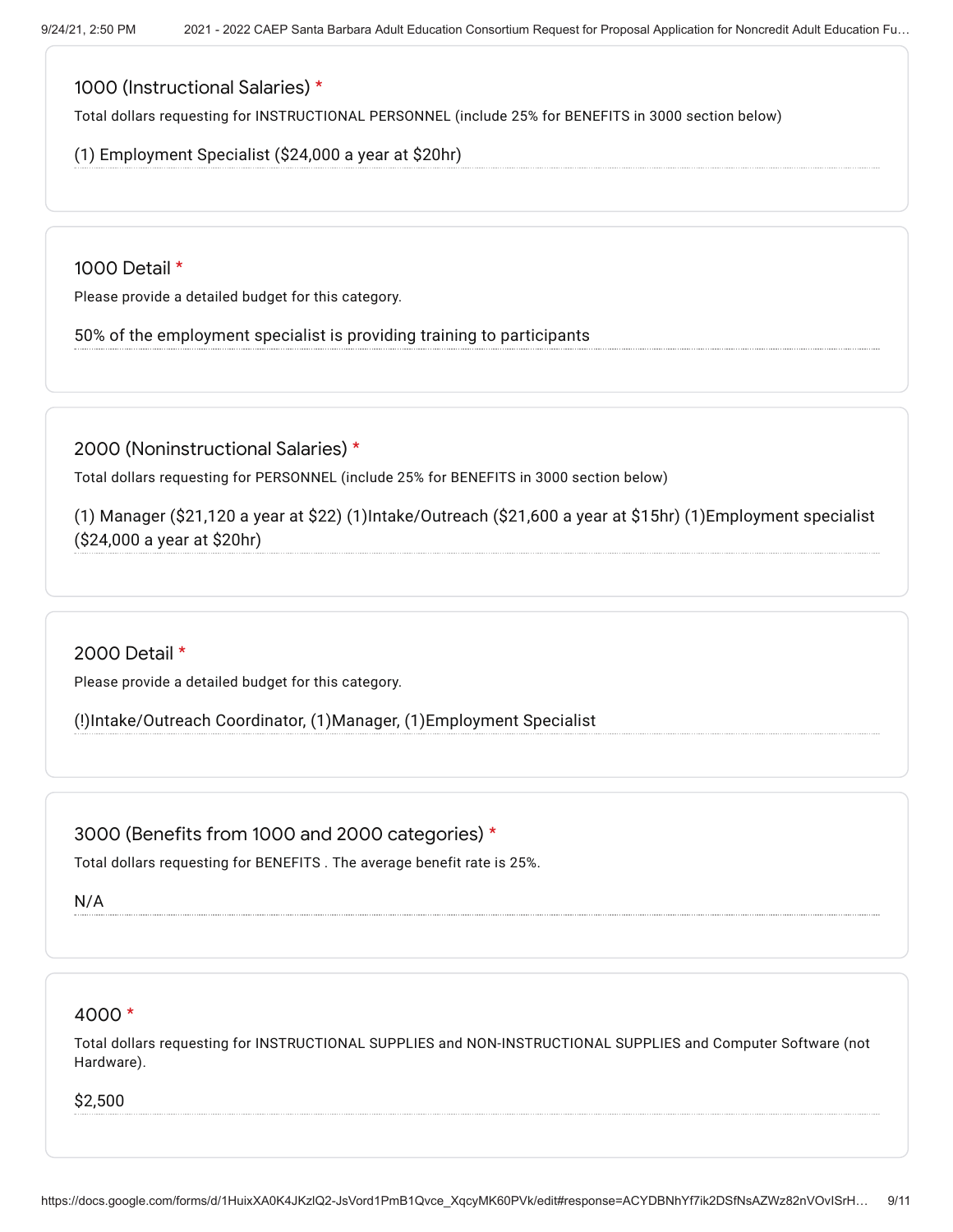#### 4000 Detail \*

Please provide a detailed budget for this category.

Instructional/Non-Instructional Supplies (supplies for office, workshops and events) and also including computer software (Microsoft office)

#### 5000 \*

Total dollars requesting for CONSULTANTS, MEETINGS, PROFESSIONAL DEVELOPMENT

\$600

5000 Detail \*

Please provide a detailed budget for this category.

Meetings for Professional Development and trainings.

### 6000 \*

Total dollars requesting for CAPITAL OUTLAY (Computer Hardware)

\$3,000

6000 Detail \*

Please provide a detailed budget for this category.

2 Laptops, 1 Desktop, 2 printers, 1 Monitor for trainings and meetings)

Do you currently receive other NON-CAEP funding that supports the proposed activity? If yes, please describe how additional funding expands or supports that activity. \*

N/A